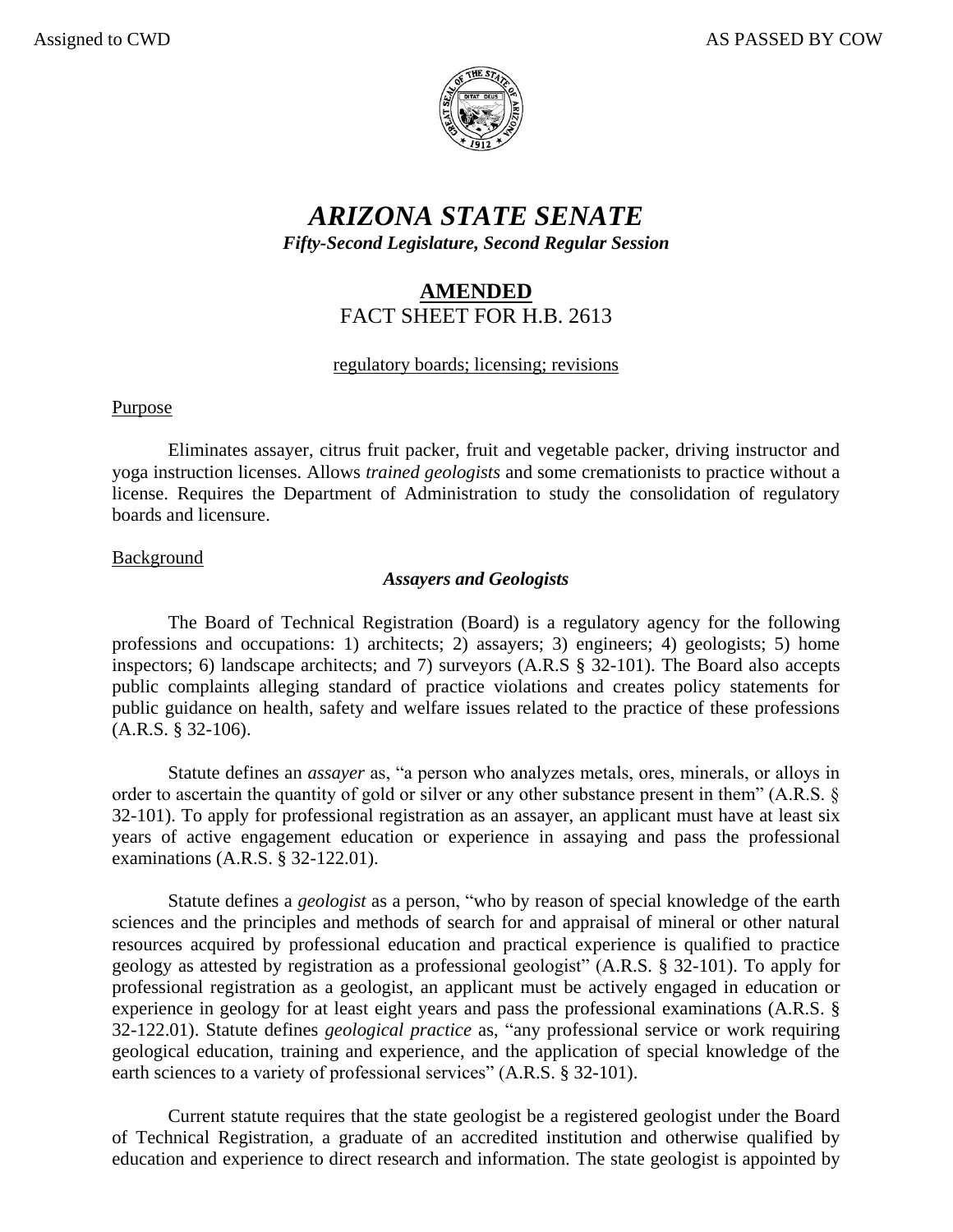FACT SHEET - Amended H.B. 2613 Page 2

the governor to administrate the Arizona Geological Survey (Survey). Statute empowers the state geologist to: 1) organize the Survey into administrative units; 2) employ staff; 3) access data and other resources of the University of Arizona or other state universities to conduct research, experiments or related work; 4) organize field expeditions using university students; and 5) establish an advisory board.

#### *Cremationists*

A person is prohibited from advertising or operating a crematory without a crematory license from the State Board of Funeral Directors and Embalmers (A.R.S. § 32-1393). To apply for a crematory license, the applicant must: 1) submit a completed application; 2) be of good moral character; and 3) submit a completed fingerprint card, criminal history information and the correlated fee.

A licensed crematory must maintain and operate a facility in accordance with codes, possess all equipment and supplies necessary to conduct cremations while protecting the health and safety of employees and persons in attendance, and employ a licensed, trained, *responsible cremationist* to manage the daily operation of the crematory.

Statue defines a *cremationist* as, "a person who operates a crematory retort, who performs the actual cremation of human remains and who is licensed pursuant to article 6 of this chapter" and a *retort* as, "an enclosed space within which cremation takes place" (A.R.S. § 32- 1301). A *responsible cremationist* is defined as, "a licensed cremationist who manages a crematory" (A.R.S. § 32-1301). To apply for a cremationist license, a person must: 1) be of good moral character; 2) submit a completed fingerprint card and the prescribed fingerprint background check fee to the board; and 3) meet rule-prescribed educational requirements (A.R.S. § 32-1394.01).

#### *Miscellaneous Licenses*

Statute prohibits a person from transacting business as a citrus fruit dealer, packer or shipper or as a fruit and vegetable dealer, packer or shipper without first obtaining a license from the Office of Standardization under the Department of Agriculture (A.R.S. §§ 3-449 and 3- 492). A *packer* is defined as a person, other than a producer, shipper or dealer, engaged in the business of packing any citrus fruit or packing fruit or vegetables.

Statute requires that a driving instructor be licensed under the Department of Transportation (ADOT) and be regulated by the ADOT Director (Title 32, Chapter 23). Statute requires that a person operating a private vocational program be licensed by the Board of Private Postsecondary Education (A.R.S. § 32-3021).

There is no anticipated fiscal impact to the state General Fund associated with this legislation.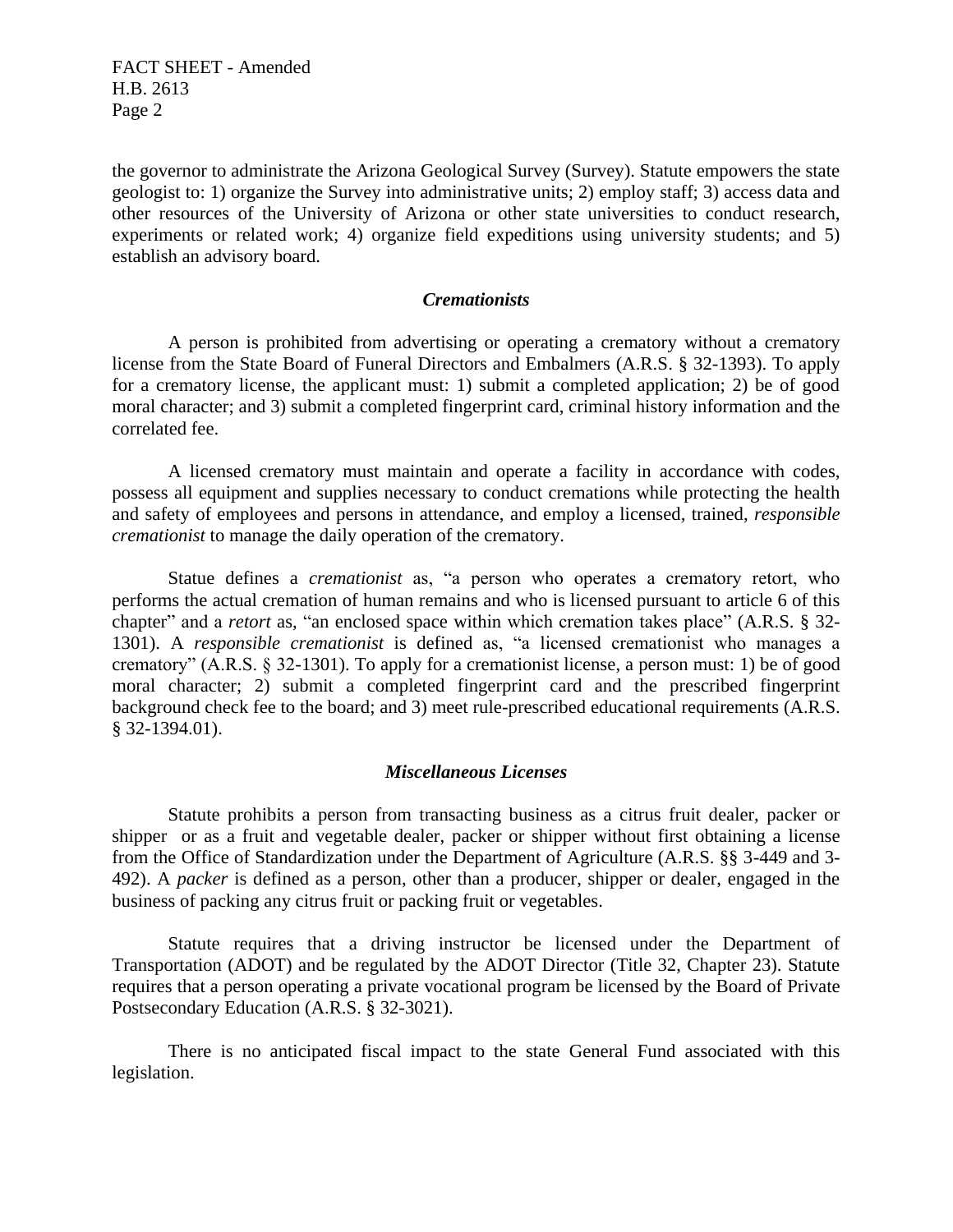FACT SHEET - Amended H.B. 2613 Page 3

#### Provisions

# *Geologists*

- 1. Allows a *trained geologist* to engage in geological practice without being registered under the Board of Technical Registration.
- 2. Defines *trained geologist* as a person who has:
	- a) earned a geology degree from an accredited educational institution; and
	- b) participated in geological work experience outside of an education institution for four years.
- 3. Prohibits a *trained geologist* from practicing geology if the *trained geologist*:
	- a) has been convicted of a felony in this state or any other;
	- b) has been registered or licensed as a geologist in any state and had that registration or license suspended or revoked; or
	- c) is prohibited from practicing geology in this state or any other due to any private, civil or professional complaint related to ethical or technical violations while practicing geology.
- 4. Prohibits a *trained geologist* from practicing geology when:
	- a) any other state or federal law requires they be registered; or
	- b) state or federal law makes issuance of a license or permit conditional on the issuance of a report sealed by a registered geologist.
- 5. Requires *trained geologists* to disclose to employers or those who hire them:
	- a) that they are not registered geologists; and
	- b) any disciplinary action taken against them due to private, civil or professional complaint related to ethical or technical violation while practicing geology.
- 6. Allows a *trained geologist,* as well as a registered geologist, to be the state geologist.

#### *Assayers*

- 7. Eliminates assayer and assayer-in-training registration under the Board of Technical Registration.
- 8. Grants *assayer emeritus status* to assayers registered by the Board on the effective date if the assayer:
	- a) has not received complaints during active registration; and
	- b) analyzes metals, ores, minerals or alloys to ascertain the quantity of gold, silver or other substance present.
- 9. Changes to a geologist position, the geologist or assayer position on the Board of Technical Registration.
- 10. Allows public works involving assaying and assays in connection with public land to be conducted without supervision or direction by a registered assayer.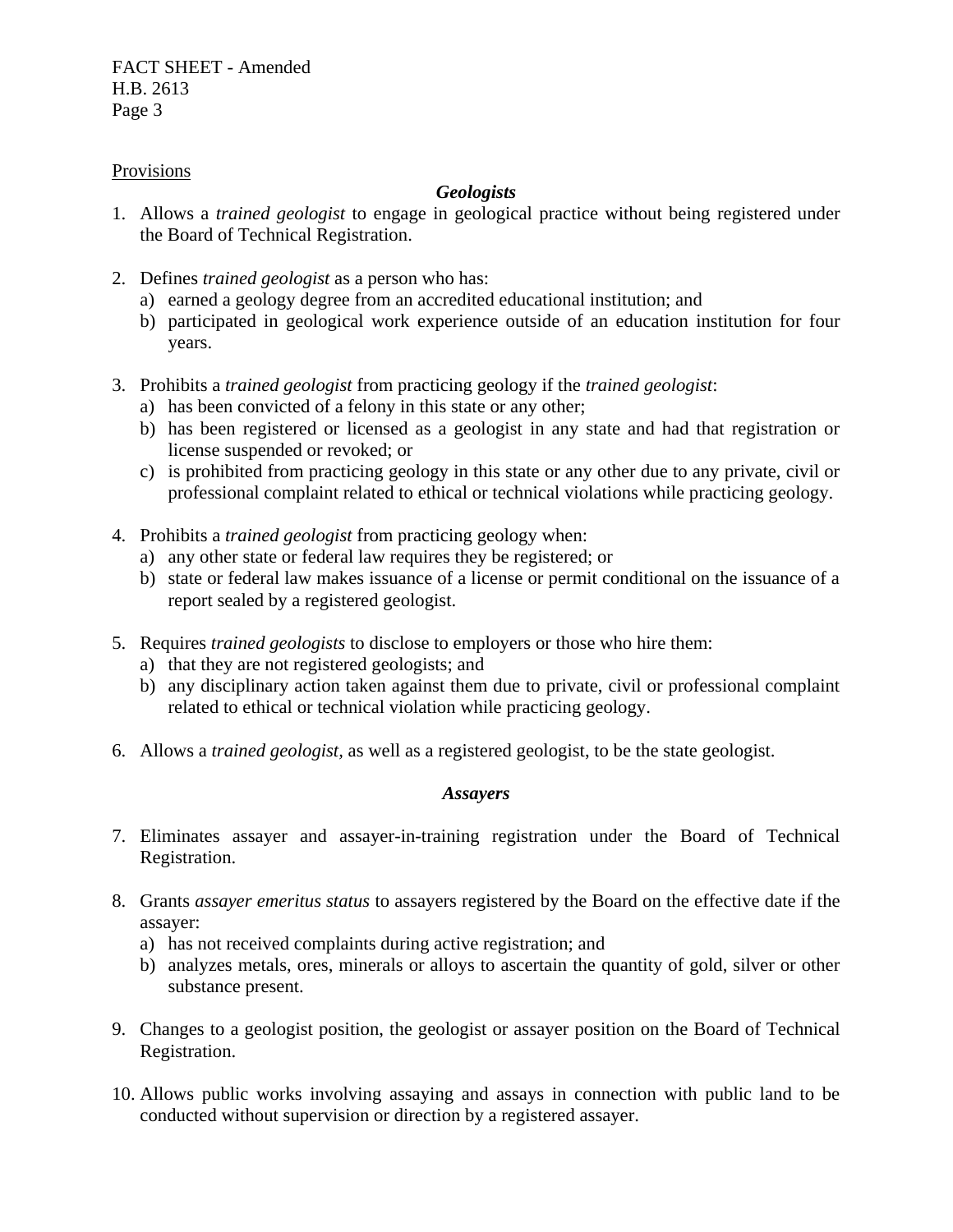11. Removes from the transaction privilege tax exemption under the prime contracting classification gross proceeds or gross income from assayer services.

#### *Miscellaneous Licenses*

- 12. Eliminates citrus packer and fruit and vegetable packer licenses under the Office of Standardization.
- 13. Allows a cremationist to be unlicensed if the individual is not a *responsible cremationist* and only engages in activity allowed without a license.
- 14. Removes, retroactive to July 1, 2016, from regulation by the Board of Private Postsecondary Education yoga instruction and yoga instructor training programs and courses.
- 15. Repeals, effective January 1, 2017, the requirement that a driving instructor be licensed under and regulated by ADOT.
- 16. Requires the Director of ADOT to adopt rules by December 31, 2016, that establish requirements and standards for commercial motor vehicle instructors.

#### *Department of Administration Study*

- 17. Requires the Department of Administration (Department) to conduct a study on the transfer to of all nonhealth regulatory boards and state agency-issued occupational licenses to the Department.
- 18. Requires the Department to submit to the Governor, the Senate President, the House Speaker and the Secretary of State a report of findings and recommendations by September 1, 2016.

#### *Miscellaneous*

- 19. Allows members of the Board of Technical Registration to continue serving until the expiration of their terms.
- 20. Removes *assayer*, *assayer-in-training* and *assaying practice* definitions.
- 21. Adds to the definition of *agency* for the purposes of the Board of Fingerprinting and the Fingerprinting Division the State Board of Dental Examiners.
- 22. Adds to the definition of *person* for the Board of Fingerprinting and the Fingerprinting Division applicants for licensure as dental hygienists and denturists.
- 23. Makes technical and conforming changes.
- 24. Becomes effective on the general effective date, with retroactive provisions as noted.